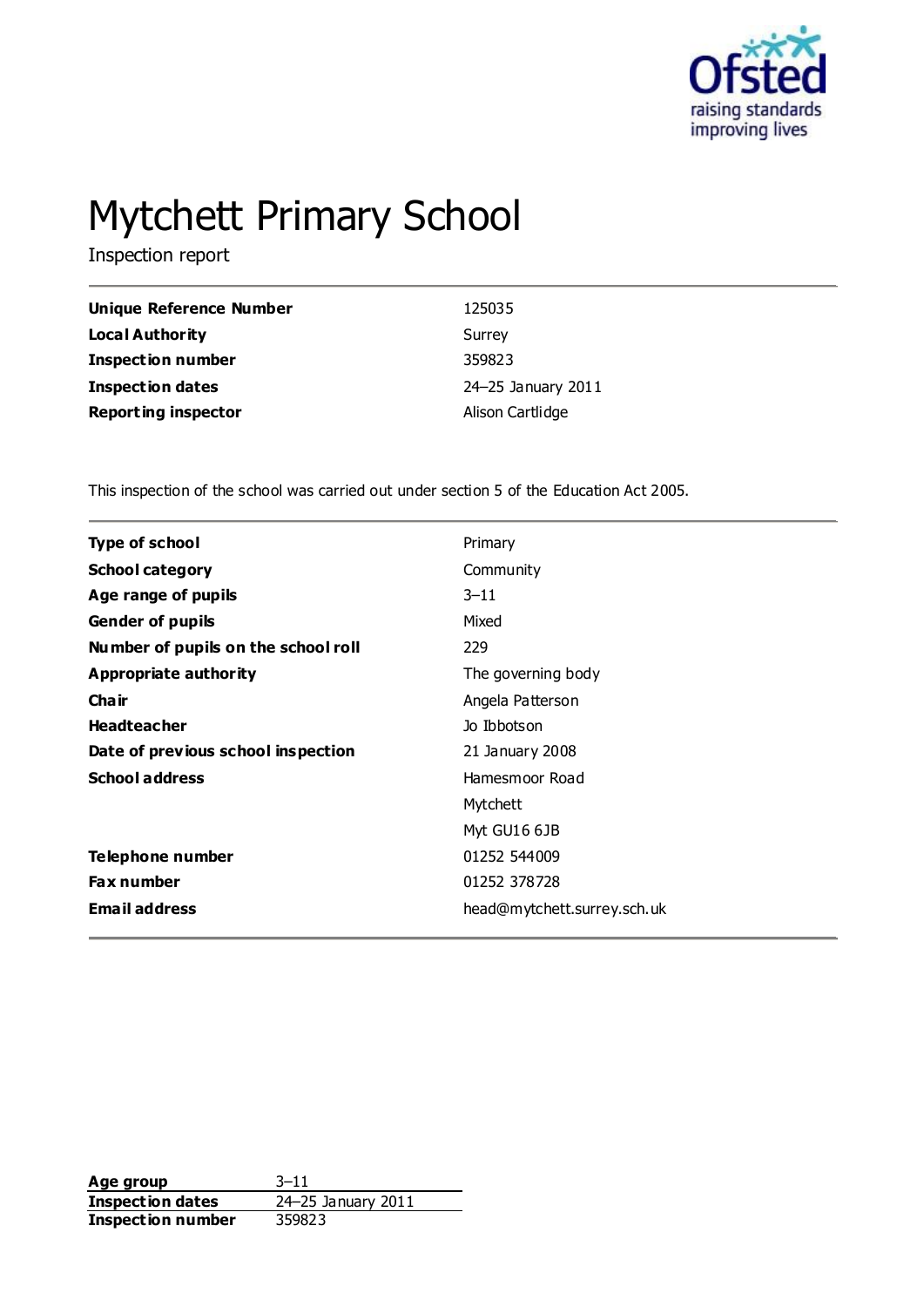The Office for Standards in Education, Children's Services and Skills (Ofsted) regulates and inspects to achieve excellence in the care of children and young people, and in education and skills for learners of all ages. It regulates and inspects childcare and children's social care, and inspects the Children and Family Court Advisory Support Service (Cafcass), schools, colleges, initial teacher training, work-based learning and skills training, adult and community learning, and education and training in prisons and other secure establishments. It assesses council children's services, and inspects services for looked after children, safeguarding and child protection.

Further copies of this report are obtainable from the school. Under the Education Act 2005, the school must provide a copy of this report free of charge to certain categories of people. A charge not exceeding the full cost of reproduction may be made for any other copies supplied.

If you would like a copy of this document in a different format, such as large print or Braille, please telephone 0300 123 4234, or email **[enquiries@ofsted.gov.uk](mailto:enquiries@ofsted.gov.uk)**.

You may copy all or parts of this document for non-commercial educational purposes, as long as you give details of the source and date of publication and do not alter the documentation in any way.

To receive regular email alerts about new publications, including survey reports and school inspection reports, please visit our website and go to 'Subscribe'.

Royal Exchange Buildings St Ann's Square Manchester M2 7LA T: 0300 123 4234 Textphone: 0161 618 8524 E: **[enquiries@ofsted.gov.uk](mailto:enquiries@ofsted.gov.uk)**

W: **[www.ofsted.gov.uk](http://www.ofsted.gov.uk/)**

© Crown copyright 2011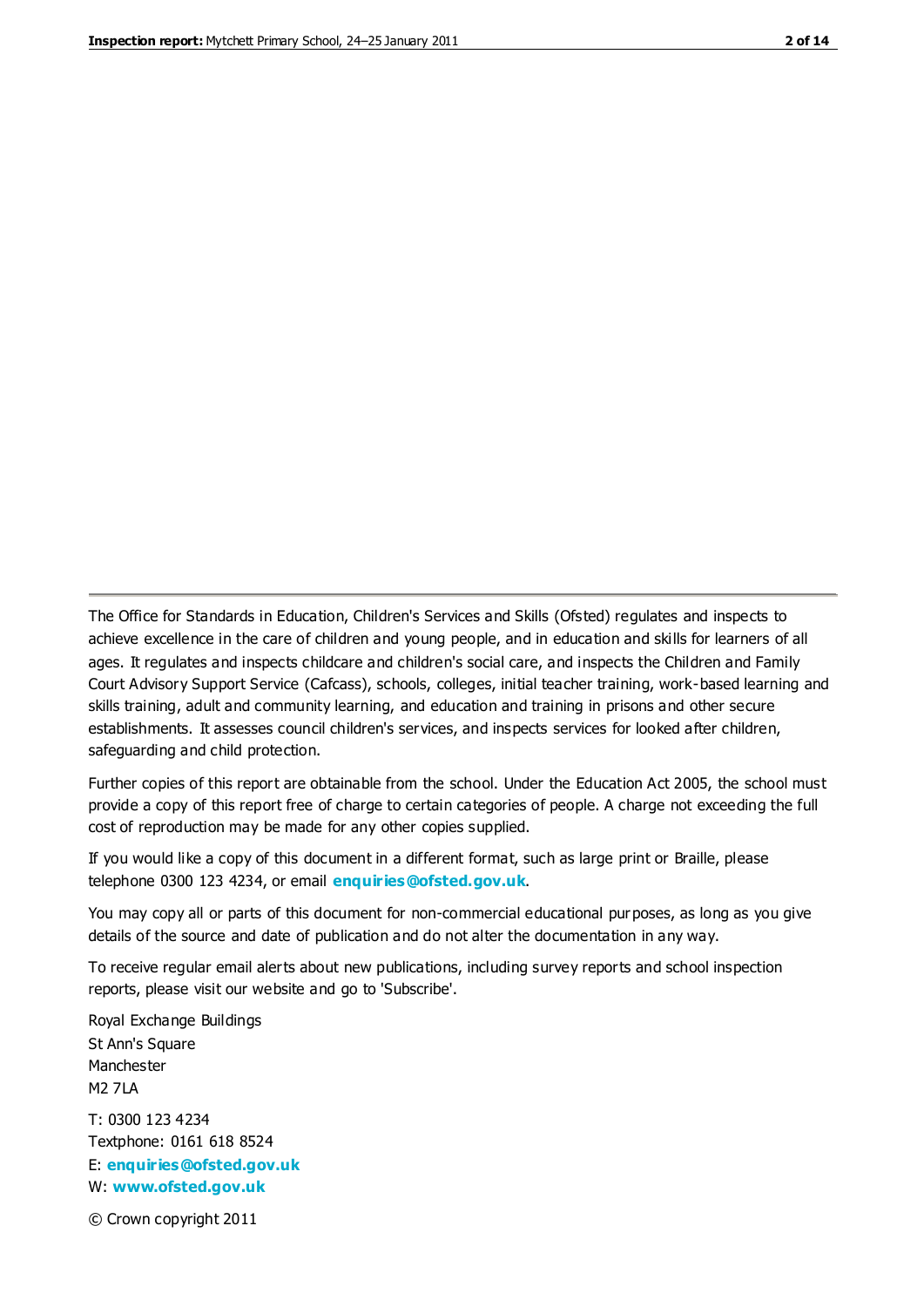# **Introduction**

This inspection was carried out by three additional inspectors. The inspection team observed 16 lessons taught by eight teachers. Meetings were held with members of the governing body, parents and carers, staff and pupils. The inspection team observed the school's work, and looked at pupils' books, information on pupils' progress, safeguarding policies and other documents. Questionnaires from 172 parents and carers, 107 pupils and 23 members of staff were scrutinised.

The inspection team reviewed many aspects of the school's work. It looked in detail at a number of key areas.

- The way teaching and the curriculum are increasing pupils' progress in writing and science, especially for the more able.
- How well teachers challenge pupils and involve them in assessment.
- The impact of middle managers and the governing body on driving improvement in teaching, learning and pupils' progress.
- How care, guidance and support help pupils with special educational needs and or disabilities in their personal, social and academic development.

# **Information about the school**

This is an average-sized primary school. Most pupils are from White British backgrounds. The proportion of pupils known to be eligible for free school meals is broadly average. The school has an above-average number of pupils with special educational needs and/or disabilities. These pupils have a wide range of needs, including moderate learning, emotional and behavioural and specific learning difficulties. Children in the Early Years Foundation Stage are taught in a Nursery and a separate Reception class. The school has received several awards including the Activemark and an award for keeping the school litter free.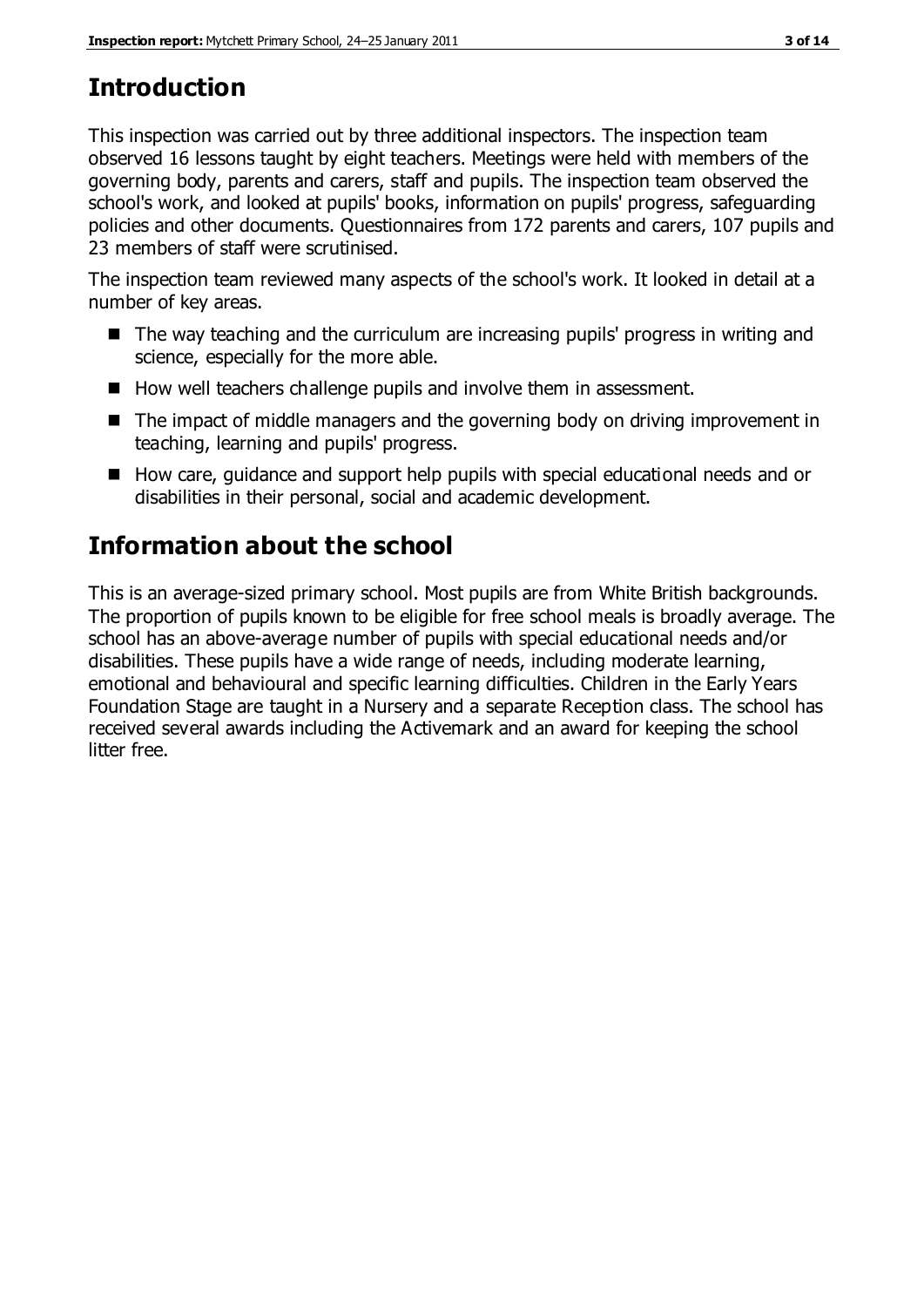# **Inspection judgements**

| Overall effectiveness: how good is the school?  |                         |
|-------------------------------------------------|-------------------------|
| The school's capacity for sustained improvement | $\overline{\mathbf{3}}$ |

## **Main findings**

This friendly and socially inclusive school provides pupils with a satisfactory education. One parent spoke for others by saying, 'The school has a happy and welcoming atmosphere.' Above-average rates of attendance show the pupils' enjoyment of school, and their good relationships with members of staff encourage them to be cheerful and polite.

Children make a sound start to their education in the Nursery and Reception classes. Between Years 1 and 6 they build steadily on what they have learnt, leading to broadly average attainment by the end of Year 6. Pupils do best in mathematics, but more-able pupils in particular do not always do well enough in English and science. In English, teachers do not always have high enough expectations of what pupils should achieve in their writing, especially when working independently, or help them to steadily improve their spelling and handwriting. In science investigations, pupils describe what they have observed but do not explain their findings precisely enough by using scientific vocabulary. Learning is uneven between lessons because teachers do not always adapt work enough to match pupils' differing needs.

Pupils, including those with special educational needs and/or disabilities, demonstrate some good personal skills. They are good at helping each other at school and in contributing to the local area. They enjoy making decisions such as designing the new school badge. Teachers and teaching assistants value all pupils as individuals and support them well socially and emotionally. Procedures for keeping pupils safe and healthy are good. Members of staff work closely with parents and carers, not only to support children who are finding life difficult and are in need of additional emotional support but also to encourage them to be involved in their children's learning.

There are satisfactory procedures for self-evaluation that enable the strongly committed leaders to have an accurate understanding of what needs to be done next to improve the school. Leaders have been successful in improving standards in mathematics and have sound plans to improve writing and science, demonstrating the school's satisfactory capacity to improve further. Senior leaders are aware that middle managers and governors are not monitoring teaching and learning rigorously enough to ensure that pupils make consistently good progress and that the quality of teaching improves, for example by developing marking so that it always shows pupils what they need to do next to improve.

Up to 40% of the schools whose overall effectiveness is judged satisfactory may receive a monitoring visit by an Ofsted inspector before their next section 5 inspection.

## **What does the school need to do to improve further?**

Raise attainment in writing and science, especially for the more-able pupils, by: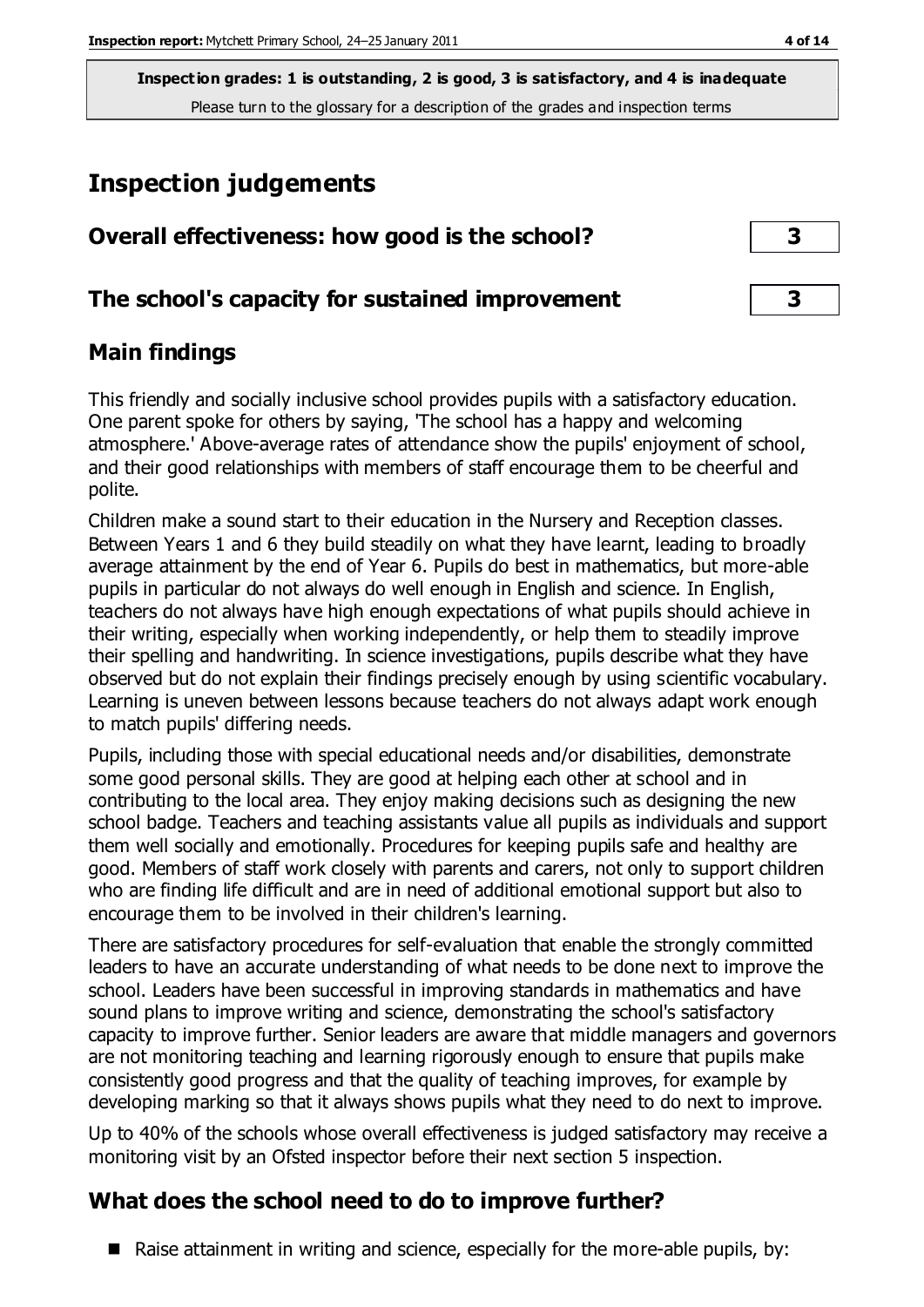- helping pupils to check and improve their spelling and always do their best handwriting
- $=$  ensuring pupils use scientific vocabulary to explain what they have observed during investigations.
- Increase the proportion of good or better teaching by:
	- $-$  ensuring that work always matches pupils' differing needs
	- raising teachers' expectations of what pupils could achieve in a lesson and make sure they always work quickly when working independently
	- improving marking so that it helps pupils to do better next time and to always take a pride in their work.
- Increase the rigour of monitoring of teaching and learning by middle managers and the governing body, so that provision is consistently good across the school in all subjects.

#### **Outcomes for individuals and groups of pupils 3**

The majority of children are working within the levels expected for their age when they join the Early Years Foundation Stage, although slightly lower in aspects of communication, language and literacy. Pupils enjoy school and are especially wellmotivated in Years 1 and 2. In these classes, pupils work with each other particularly well. For example, in a literacy lesson in Year 1, pupils supported each other as they discuss ed the sequence of events in 'Sleeping Beauty', and in Year 2 pupils shared supportive comments about the 'stars of the day'.

Pupils' achievement is satisfactory. Attainment varies from year to year and is broadly average overall. Pupils make satisfactory progress, but this is uneven between classes and subjects. In some lessons, pupils do not all work quickly enough when working on independent writing tasks and, consequently, they do not learn at the rate at which they are capable. For example, in one lesson pupils were working in small groups writing dialogue and the pace of learning slowed when they were not being supported by an adult. More-able pupils, in particular, are not always working at a high enough level when writing or carrying out science investigations. Pupils with special educational needs and/or disabilities make satisfactory progress. They make good progress in specific additional learning programmes, but the work provided in everyday lessons does not always complement this. Pupils' sound progress in developing basic skills, along with good aspects of personal development, prepares them satisfactorily for the next stage of education and later life.

Behaviour is satisfactory. Whilst pupils are polite, move around the school sensibly and behave well at playtimes, they do not always apply themselves to their work well enough. Most pupils say that they feel safe at school and are happy that their concerns are dealt with swiftly. They have a clear understanding about how to stay safe. For example, they know what to do if there is a fire and can point out potential hazards. Pupils take responsibility well and are proud that they raise funds for charity and wrote to the government over their concerns about graffiti in the local area. Pupils reflect sensitively during times of worship and in lessons. For example, they discuss what they understand about 'hope' and how they can be good friends. They respect the beliefs and cultures of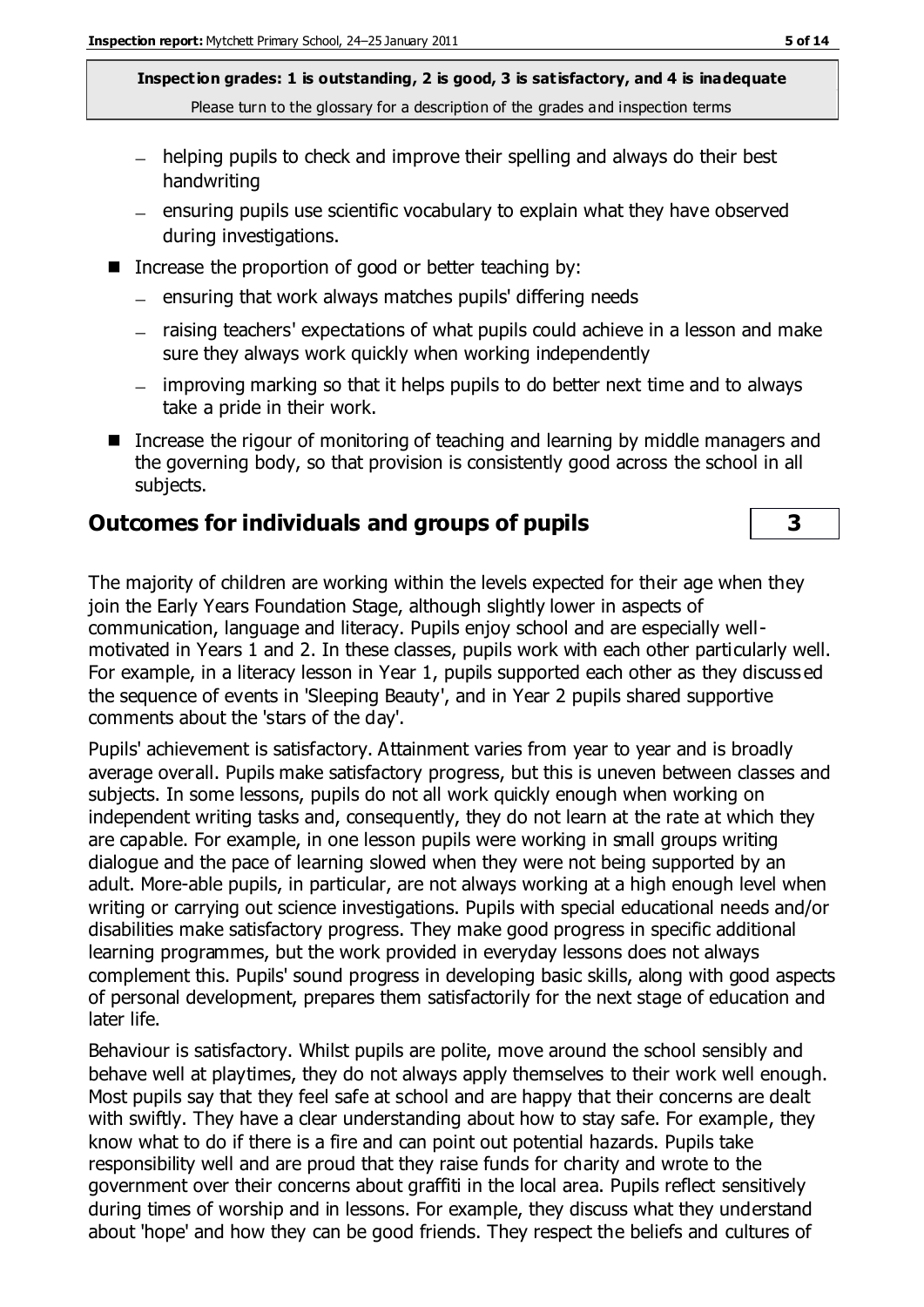others. Pupils are aware of how to stay healthy and enjoy keeping active at playtime and through sporting activities.

These are the grades for pupils' outcomes

| Pupils' achievement and the extent to which they enjoy their learning                                                     | 3              |
|---------------------------------------------------------------------------------------------------------------------------|----------------|
| Taking into account:<br>Pupils' attainment <sup>1</sup>                                                                   | 3              |
| The quality of pupils' learning and their progress                                                                        | 3              |
| The quality of learning for pupils with special educational needs and/or disabilities<br>and their progress               | 3              |
| The extent to which pupils feel safe                                                                                      | 2              |
| Pupils' behaviour                                                                                                         | 3              |
| The extent to which pupils adopt healthy lifestyles                                                                       | $\overline{2}$ |
| The extent to which pupils contribute to the school and wider community                                                   | $\overline{2}$ |
| The extent to which pupils develop workplace and other skills that will contribute to<br>their future economic well-being | 3              |
| Taking into account:<br>Pupils' attendance <sup>1</sup>                                                                   |                |
| The extent of pupils' spiritual, moral, social and cultural development                                                   | 2              |

<sup>1</sup> The grades for attainment and attendance are: 1 is high; 2 is above average; 3 is broadly average; and 4 is low

## **How effective is the provision?**

Teachers have good relationships with the pupils and use information and communication technology (ICT) well to support learning. For example, in Year 3, pupils enjoyed a video clip to help them to write a script. Most work engages the pupils' interest, although in some lessons, especially between Years 3 and 6, teachers do not ensure that all pupils work quickly and do their best. Where teaching is only satisfactory, teachers value pupils' work by sharing it with the class and praising them, but marking is not always used with enough rigour to identify the next steps needed to improve pupils' writing.

Although pupils' know their personal targets for improvement, insufficient reference is made to these in some lessons and in marking for them to provide fully effective guidance. In some lessons, teachers do not use assessment well enough to plan work that meets pupils' differing needs, particularly the more-able pupils. For example, in one geography lesson, expectations for pupils of differing ability were unclear and consequently pupils completed similar work. Teaching assistants provide some good support for pupils with special educational needs and/or disabilities, especially when teachers plan specific tasks to meet their needs.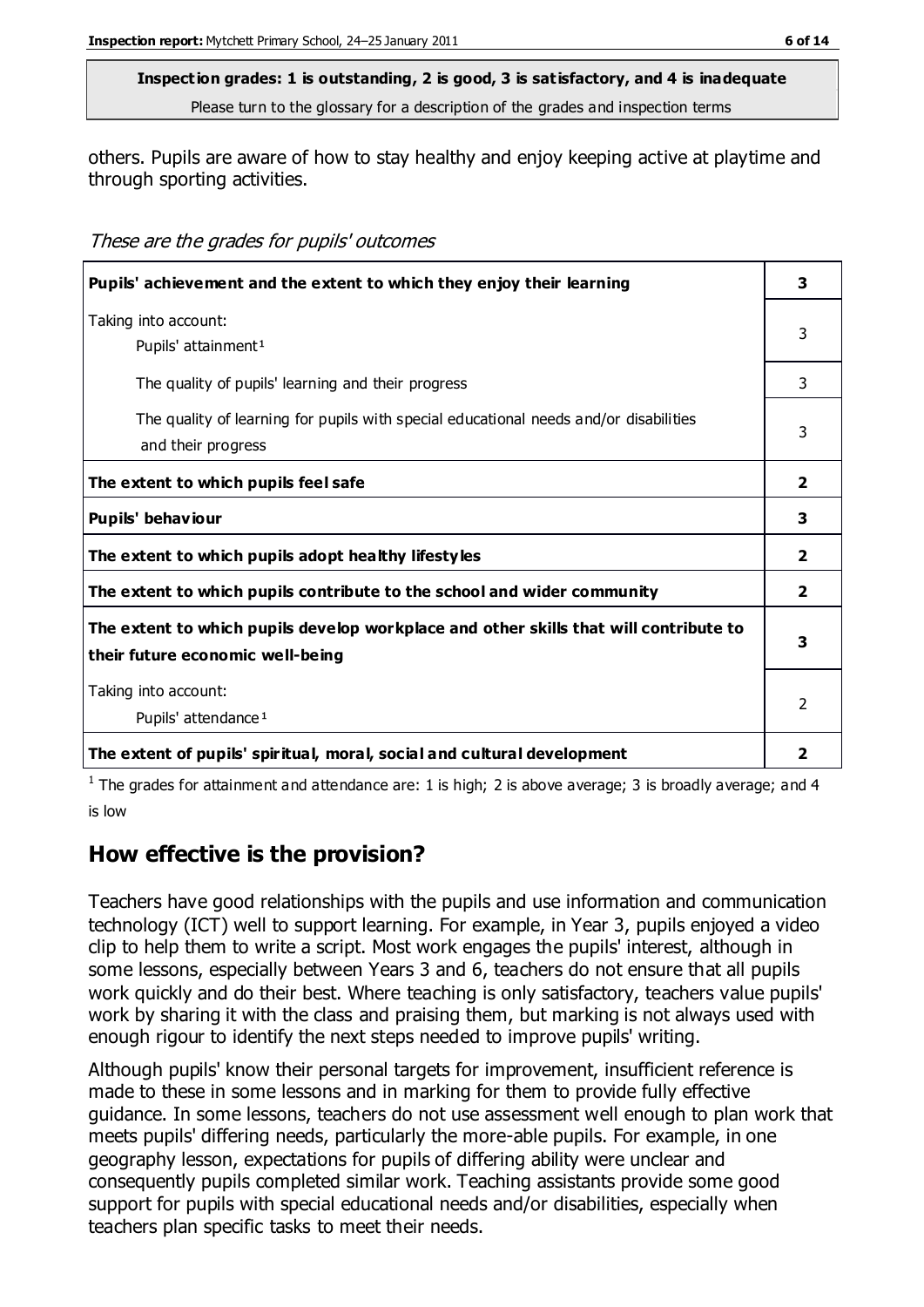The curriculum effectively supports pupils' learning in mathematics and ICT, but this good practice has not been fully extended in science and writing, where learning and progress are slower. Pupils appreciate the good range of enrichment opportunities including visits and a wide range of clubs. There are good opportunities for pupils to stay healthy and active, demonstrating why the school has the Activemark award.

Pupils are supported well socially and emotionally, enabling them to gain self-esteem and to feel safe and valued. Attendance is monitored well so that it stays above average. Some strategies to support pupils with special educational needs and/or disabilities are starting to have a good impact on both their personal and academic development. Pupils with personal difficulties in their lives are supported well, drawing on the sound support of outside specialists.

| The quality of teaching                                                                                    |  |
|------------------------------------------------------------------------------------------------------------|--|
| Taking into account:<br>The use of assessment to support learning                                          |  |
| The extent to which the curriculum meets pupils' needs, including, where relevant,<br>through partnerships |  |
| The effectiveness of care, guidance and support                                                            |  |

These are the grades for the quality of provision

## **How effective are leadership and management?**

Senior leaders embed ambition and drive improvement satisfactorily because they have a clear knowledge about what the school does well and how it should be improved. There is a strong determination to improve provision and pupils' progress in writing and science. Middle managers are developing their roles in school improvement so that concerns about provision and progress can be identified and rectified more quickly. The governing body carries out its statutory duties and is becoming more involved in monitoring the work of the school so that it can challenge the school more effectively on its performance and make decisions based on first-hand experience. Leaders promote equal opportunities and tackle discrimination satisfactorily. All pupils are included well socially, and the school is working to eliminate any unevenness in learning and progress, especially of more able pupils. At the time of the inspection, the school's safeguarding arrangements were found to be good and the vast majority of parents agree that pupils are kept safe at school. Staff and governor training in these matters is up-to-date. The partnership between the school and external agencies is sound, enabling leaders and pupils to benefit from advice and support from various sources. The school provides some good opportunities for pupils to be involved in the local community, with recent links having been made with contrasting schools nationally and internationally to broaden pupils' knowledge and understanding of cultural diversity.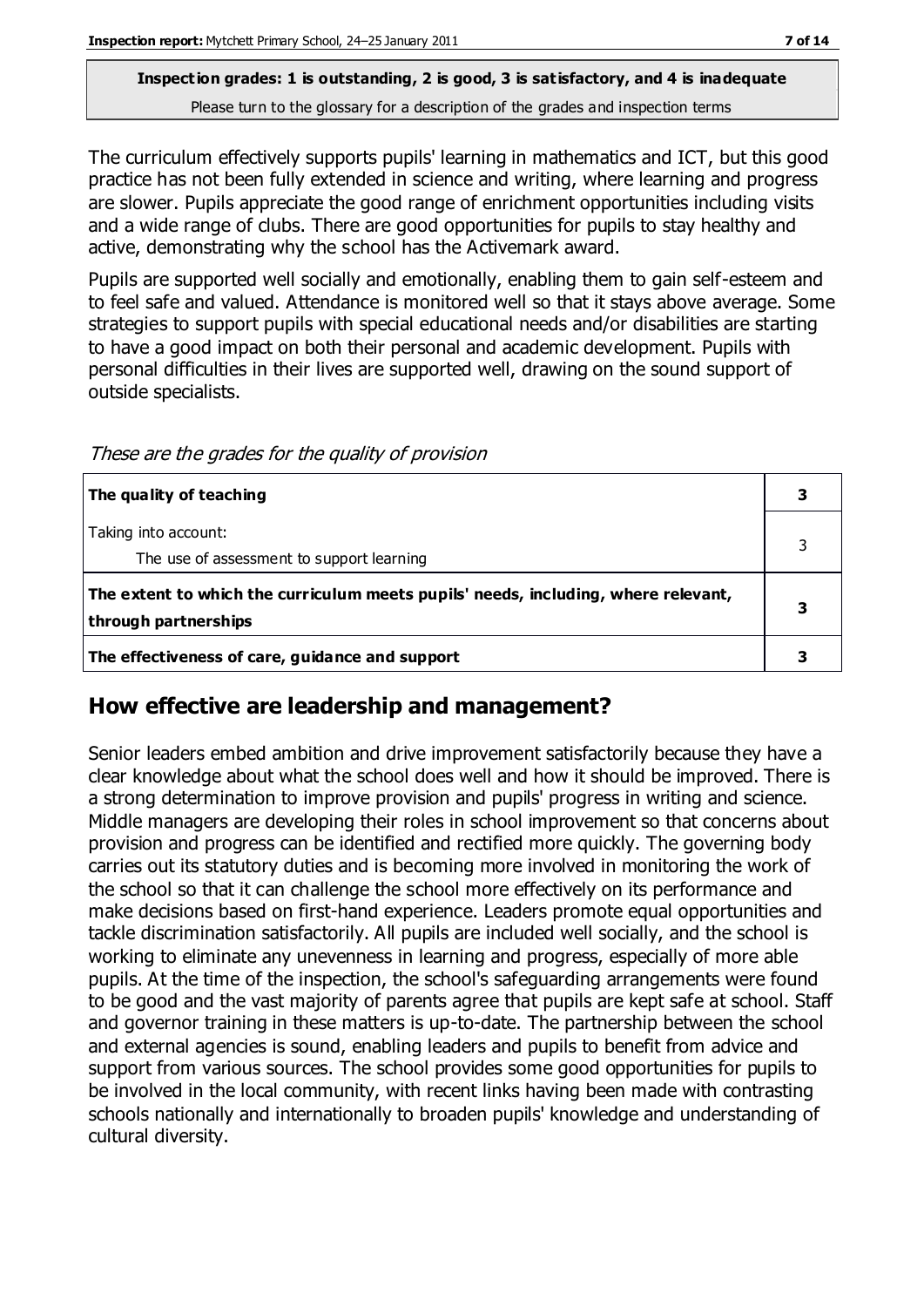**Inspection grades: 1 is outstanding, 2 is good, 3 is satisfactory, and 4 is inadequate**

Please turn to the glossary for a description of the grades and inspection terms

These are the grades for leadership and management

| The effectiveness of leadership and management in embedding ambition and driving<br><b>improvement</b>                                                           | 3              |
|------------------------------------------------------------------------------------------------------------------------------------------------------------------|----------------|
| Taking into account:<br>The leadership and management of teaching and learning                                                                                   | 3              |
| The effectiveness of the governing body in challenging and supporting the<br>school so that weaknesses are tackled decisively and statutory responsibilities met | 3              |
| The effectiveness of the school's engagement with parents and carers                                                                                             | $\mathbf{2}$   |
| The effectiveness of partnerships in promoting learning and well-being                                                                                           | 3              |
| The effectiveness with which the school promotes equality of opportunity and tackles<br><b>discrimination</b>                                                    | 3              |
| The effectiveness of safeguarding procedures                                                                                                                     | $\overline{2}$ |
| The effectiveness with which the school promotes community cohesion                                                                                              | 3              |
| The effectiveness with which the school deploys resources to achieve value for money                                                                             | 3              |

#### **Early Years Foundation Stage**

Children make satisfactory progress in the Nursery and Reception classes and enter Year 1 with skills and abilities that are broadly average. Girls and boys make good progress in speaking and writing because these skills are promoted especially well throughout the day. For example, children in the Nursery enjoyed writing in the role play fire station and children in the Reception class responded enthusiastically during a discussion about patterns. Occasionally, in some tasks that children have chosen for themselves, activities lack purpose because adults do not intervene to help move learning on.

Members of staff assess learning thoroughly and information is used to improve the curriculum. Close links between the home and school enable children to settle into school routines swiftly, to enjoy learning and behave well. For example, 'learning journals' are shared with parents at open evenings. Adults ensure that lessons are calm and help children to feel valued. Leaders are working on enhancing activities outside so that they provide the same wide range of engaging activities as indoors.

| Overall effectiveness of the Early Years Foundation Stage                             |  |
|---------------------------------------------------------------------------------------|--|
| Taking into account:<br>Outcomes for children in the Early Years Foundation Stage     |  |
| The quality of provision in the Early Years Foundation Stage                          |  |
| The effectiveness of leadership and management of the Early Years Foundation<br>Stage |  |

These are the grades for the Early Years Foundation Stage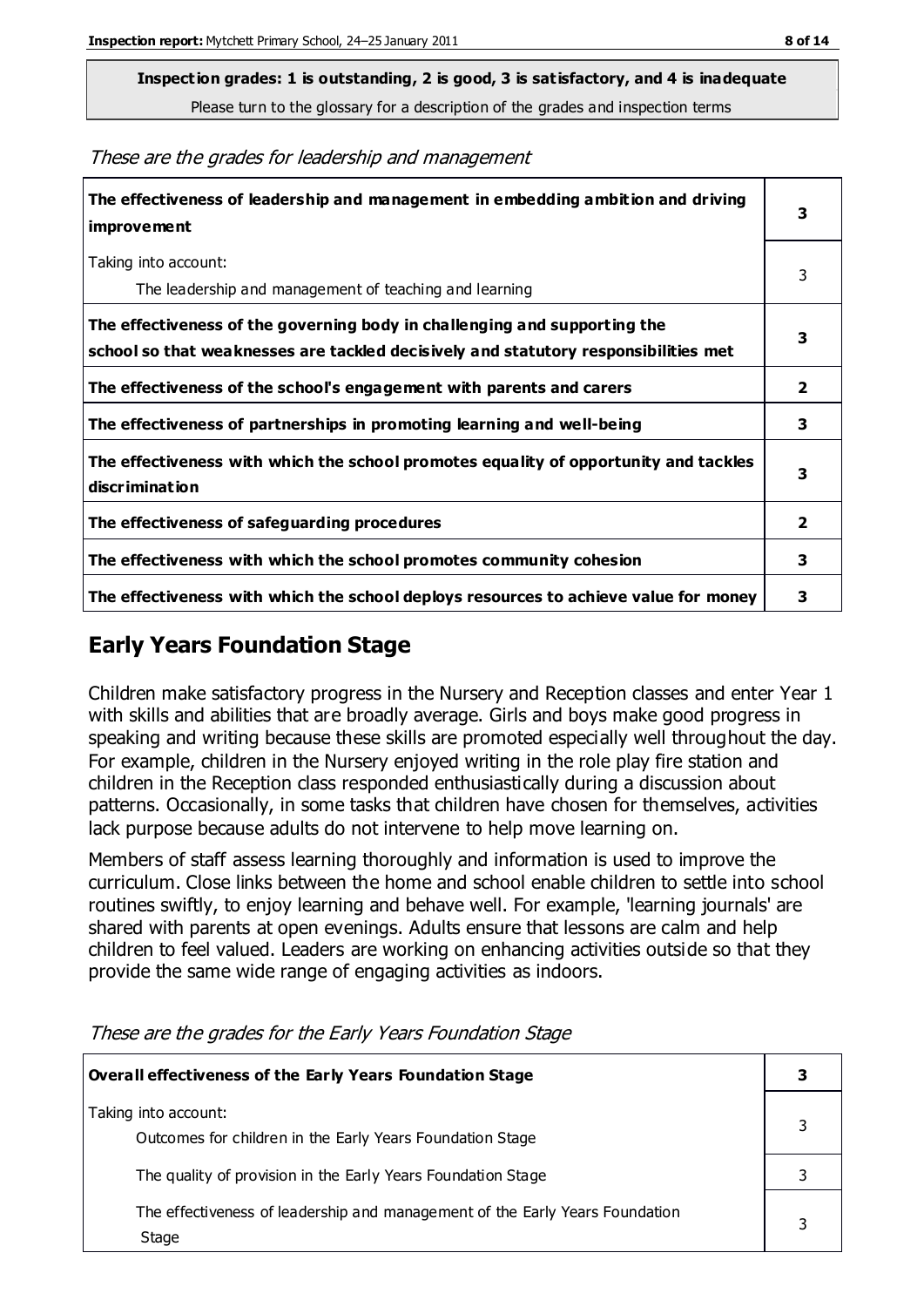#### **Views of parents and carers**

There was a very high response to the inspection questionnaire. Most parents and carers are pleased with all aspects of the school, especially that their children enjoy school and are kept safe. The inspection team also found this to be the case. A few parents and carers would like the school to take greater account of their suggestions and concerns or express concern about the way behaviour is being dealt with. The inspection team found that occasionally pupils do not work hard enough in lessons, so that behaviour and attention slips a little. The inspection team found that leaders at the school are always happy to listen to and act on concerns and suggestions from parents and carers.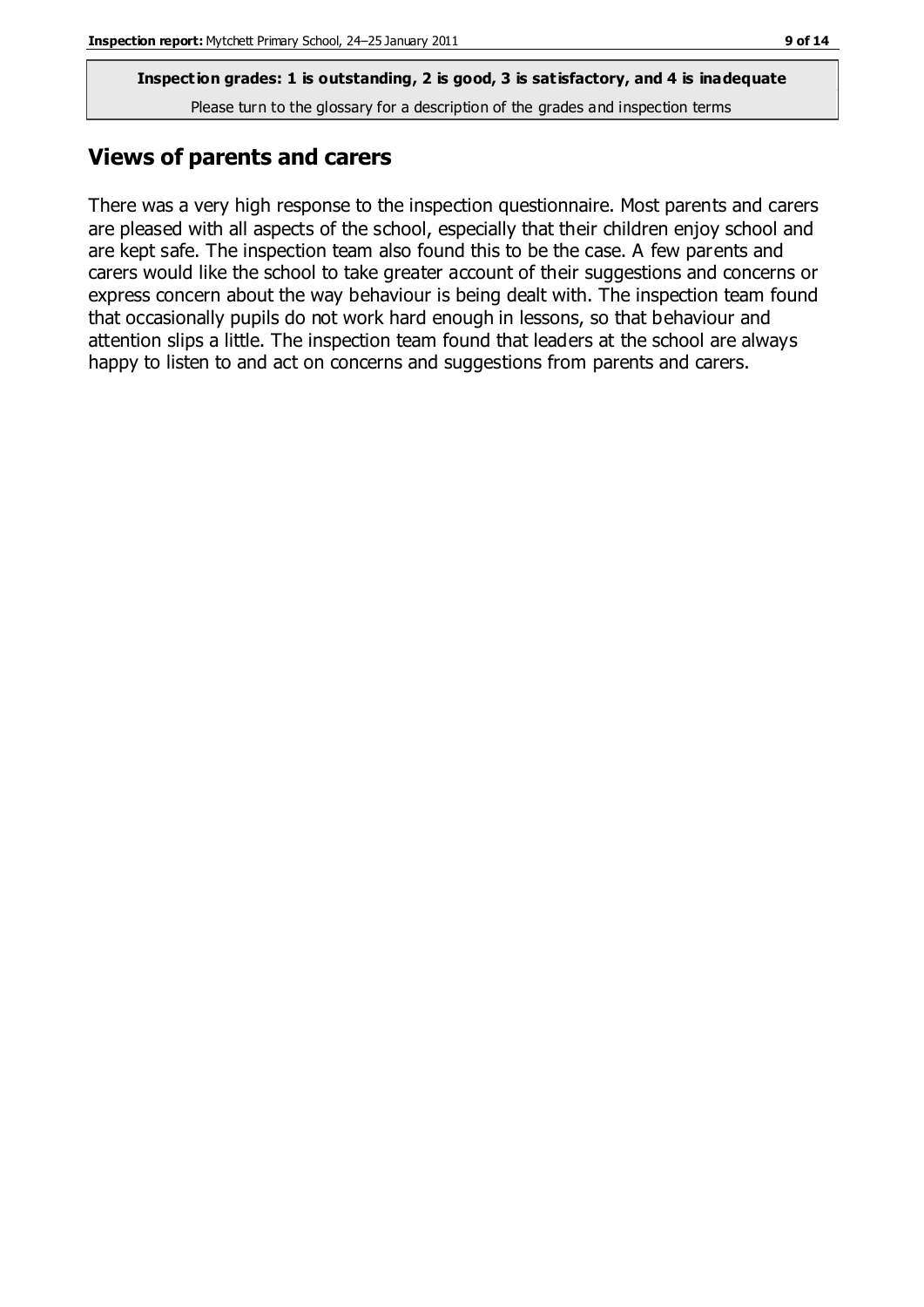#### **Responses from parents and carers to Ofsted's questionnaire**

Ofsted invited all the registered parents and carers of pupils registered at Mytchett Primary School to complete a questionnaire about their views of the school. In the questionnaire, parents and carers were asked to record how strongly they agreed with 13 statements about the school.

The inspection team received 172 completed questionnaires by the end of the on-site inspection. In total, there are 229 pupils registered at the school.

| <b>Statements</b>                                                                                                                                                                                                                                       | <b>Strongly</b><br>agree |               | <b>Agree</b> |               |                | <b>Disagree</b> |                | <b>Strongly</b><br>disagree |  |
|---------------------------------------------------------------------------------------------------------------------------------------------------------------------------------------------------------------------------------------------------------|--------------------------|---------------|--------------|---------------|----------------|-----------------|----------------|-----------------------------|--|
|                                                                                                                                                                                                                                                         | <b>Total</b>             | $\frac{1}{2}$ | <b>Total</b> | $\frac{1}{2}$ | <b>Total</b>   | $\frac{1}{2}$   | <b>Total</b>   | $\frac{1}{2}$               |  |
| My child enjoys school                                                                                                                                                                                                                                  | 110                      | 64            | 59           | 34            | $\overline{2}$ | $\mathbf{1}$    | 1              | $\mathbf{1}$                |  |
| The school keeps my child<br>safe                                                                                                                                                                                                                       | 108                      | 63            | 60           | 35            | 1              | $\mathbf{1}$    | 0              | $\mathbf 0$                 |  |
| My school informs me about<br>my child's progress                                                                                                                                                                                                       | 85                       | 49            | 77           | 45            | 6              | 3               | $\mathbf{0}$   | $\mathbf 0$                 |  |
| My child is making enough<br>progress at this school                                                                                                                                                                                                    | 86                       | 50            | 76           | 44            | 8              | 5               | 1              | $\mathbf{1}$                |  |
| The teaching is good at this<br>school                                                                                                                                                                                                                  | 96                       | 56            | 66           | 38            | 3              | $\overline{2}$  | $\mathbf 0$    | $\mathbf 0$                 |  |
| The school helps me to<br>support my child's learning                                                                                                                                                                                                   | 94                       | 55            | 65           | 38            | 8              | 5               | $\mathbf 0$    | $\mathbf 0$                 |  |
| The school helps my child to<br>have a healthy lifestyle                                                                                                                                                                                                | 82                       | 48            | 79           | 46            | $\overline{7}$ | $\overline{4}$  | $\mathbf 0$    | $\mathbf 0$                 |  |
| The school makes sure that<br>my child is well prepared for<br>the future (for example<br>changing year group,<br>changing school, and for<br>children who are finishing<br>school, entering further or<br>higher education, or entering<br>employment) | 66                       | 38            | 78           | 45            | $\overline{7}$ | 4               | $\mathbf 0$    | $\mathbf 0$                 |  |
| The school meets my child's<br>particular needs                                                                                                                                                                                                         | 81                       | 47            | 77           | 45            | 9              | 5               | $\mathbf{1}$   | 1                           |  |
| The school deals effectively<br>with unacceptable behaviour                                                                                                                                                                                             | 69                       | 40            | 81           | 47            | 12             | $\overline{7}$  | $\overline{2}$ | $\mathbf{1}$                |  |
| The school takes account of<br>my suggestions and concerns                                                                                                                                                                                              | 68                       | 40            | 80           | 47            | 13             | 8               | 0              | 0                           |  |
| The school is led and<br>managed effectively                                                                                                                                                                                                            | 103                      | 60            | 55           | 32            | $\overline{4}$ | $\overline{2}$  | $\overline{2}$ | $\mathbf{1}$                |  |
| Overall, I am happy with my<br>child's experience at this<br>school                                                                                                                                                                                     | 104                      | 60            | 61           | 35            | $\mathbf{1}$   | $\mathbf{1}$    | $\overline{2}$ | $\mathbf{1}$                |  |

The table above summarises the responses that parents and carers made to each statement. The percentages indicate the proportion of parents and carers giving that response out of the total number of completed questionnaires. Where one or more parents and carers chose not to answer a particular question, the percentages will not add up to 100%.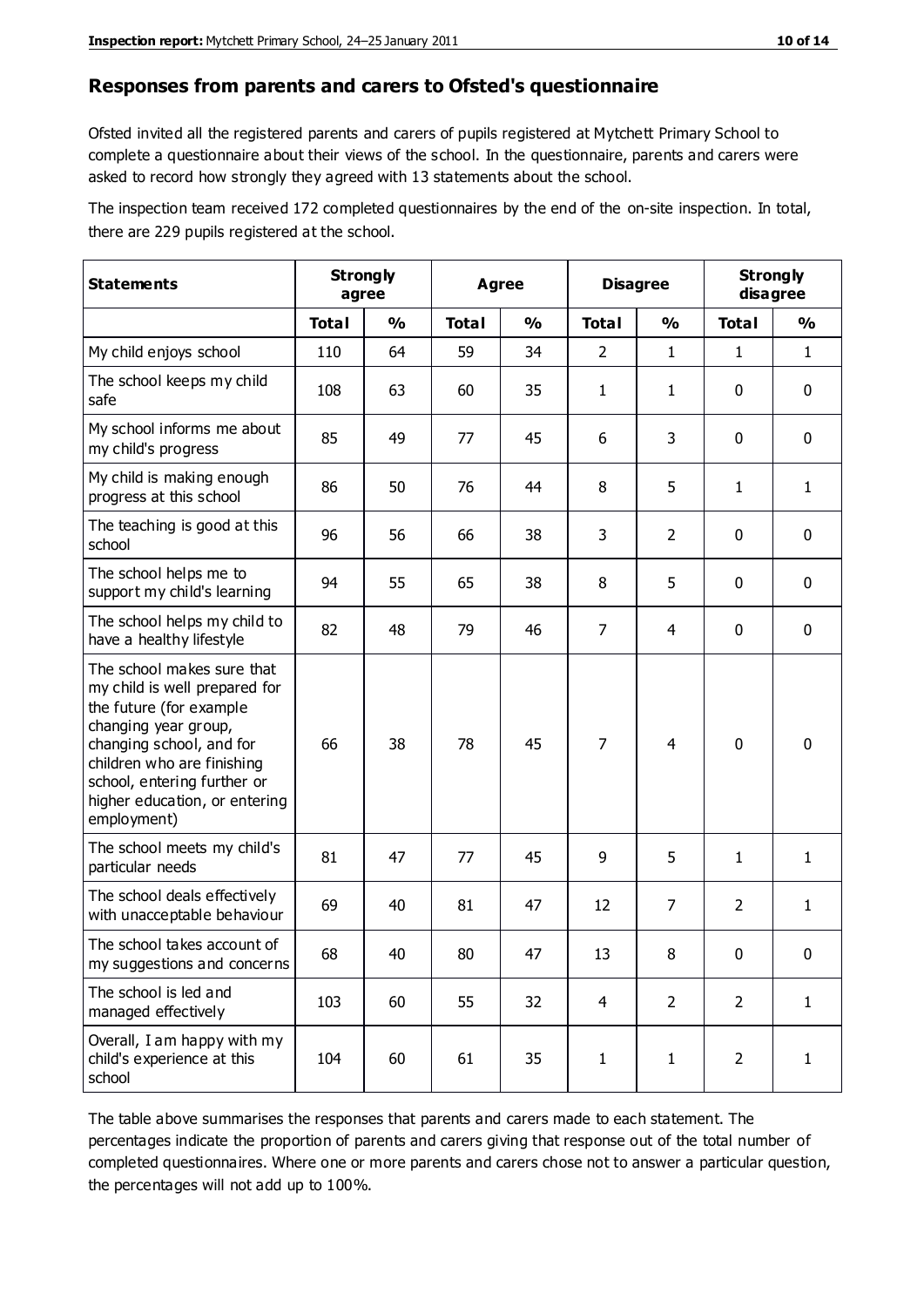## **Glossary**

| Grade   | <b>Judgement</b> | <b>Description</b>                                                                                                                                                                                                            |
|---------|------------------|-------------------------------------------------------------------------------------------------------------------------------------------------------------------------------------------------------------------------------|
| Grade 1 | Outstanding      | These features are highly effective. An outstanding school<br>provides exceptionally well for all its pupils' needs.                                                                                                          |
| Grade 2 | Good             | These are very positive features of a school. A school that<br>is good is serving its pupils well.                                                                                                                            |
| Grade 3 | Satisfactory     | These features are of reasonable quality. A satisfactory<br>school is providing adequately for its pupils.                                                                                                                    |
| Grade 4 | Inadequate       | These features are not of an acceptable standard. An<br>inadequate school needs to make significant improvement<br>in order to meet the needs of its pupils. Ofsted inspectors<br>will make further visits until it improves. |

#### **What inspection judgements mean**

#### **Overall effectiveness of schools**

|                       | Overall effectiveness judgement (percentage of schools) |      |                     |                   |
|-----------------------|---------------------------------------------------------|------|---------------------|-------------------|
| <b>Type of school</b> | <b>Outstanding</b>                                      | Good | <b>Satisfactory</b> | <b>Inadequate</b> |
| Nursery schools       | 59                                                      | 35   | 3                   | 3                 |
| Primary schools       | 9                                                       | 44   | 39                  | 7                 |
| Secondary schools     | 13                                                      | 36   | 41                  | 11                |
| Sixth forms           | 15                                                      | 39   | 43                  | 3                 |
| Special schools       | 35                                                      | 43   | 17                  | 5                 |
| Pupil referral units  | 21                                                      | 42   | 29                  | 9                 |
| All schools           | 13                                                      | 43   | 37                  | 8                 |

New school inspection arrangements were introduced on 1 September 2009. This means that inspectors now make some additional judgements that were not made previously.

The data in the table above are for the period 1 September 2009 to 31 August 2010 and are consistent with the latest published official statistics about maintained school inspec tion outcomes (see **[www.ofsted.gov.uk](http://www.ofsted.gov.uk/)**).

The sample of schools inspected during 2009/10 was not representative of all schools nationally, as weaker schools are inspected more frequently than good or outstanding schools.

Percentages are rounded and do not always add exactly to 100.

Sixth form figures reflect the judgements made for the overall effectiveness of the sixth form in secondary schools, special schools and pupil referral units.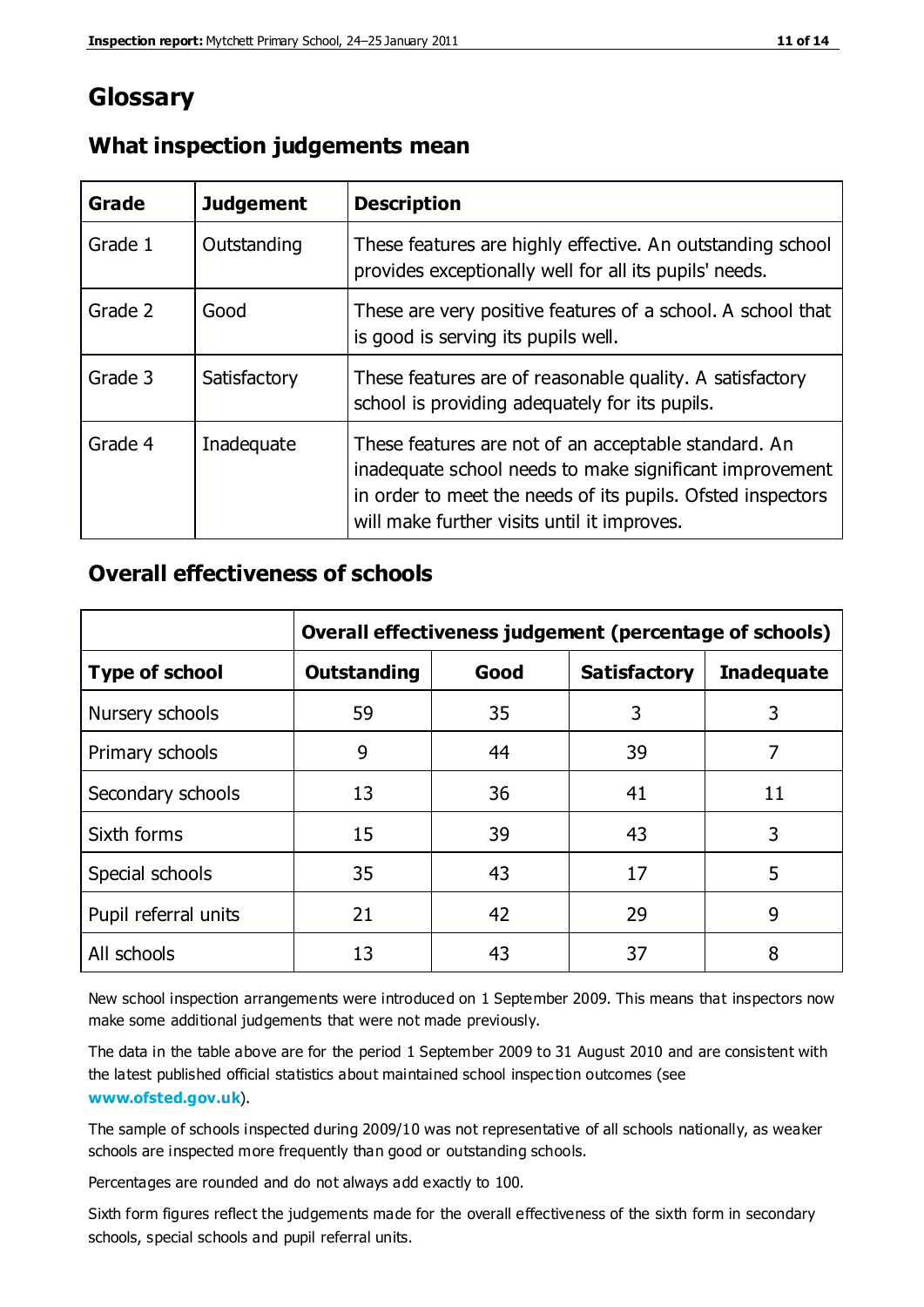# **Common terminology used by inspectors**

| Achievement:               | the progress and success of a pupil in their learning,<br>development or training.                                                                                                                                                          |  |  |
|----------------------------|---------------------------------------------------------------------------------------------------------------------------------------------------------------------------------------------------------------------------------------------|--|--|
| Attainment:                | the standard of the pupils' work shown by test and<br>examination results and in lessons.                                                                                                                                                   |  |  |
| Capacity to improve:       | the proven ability of the school to continue<br>improving. Inspectors base this judgement on what<br>the school has accomplished so far and on the quality<br>of its systems to maintain improvement.                                       |  |  |
| Leadership and management: | the contribution of all the staff with responsibilities,<br>not just the headteacher, to identifying priorities,<br>directing and motivating staff and running the school.                                                                  |  |  |
| Learning:                  | how well pupils acquire knowledge, develop their<br>understanding, learn and practise skills and are<br>developing their competence as learners.                                                                                            |  |  |
| Overall effectiveness:     | inspectors form a judgement on a school's overall<br>effectiveness based on the findings from their<br>inspection of the school. The following judgements,<br>in particular, influence what the overall effectiveness<br>judgement will be. |  |  |
|                            | The school's capacity for sustained<br>improvement.                                                                                                                                                                                         |  |  |
|                            | Outcomes for individuals and groups of pupils.                                                                                                                                                                                              |  |  |
|                            | The quality of teaching.                                                                                                                                                                                                                    |  |  |
|                            | The extent to which the curriculum meets<br>pupils' needs, including, where relevant,<br>through partnerships.                                                                                                                              |  |  |
|                            | The effectiveness of care, guidance and<br>support.                                                                                                                                                                                         |  |  |
| Progress:                  | the rate at which pupils are learning in lessons and<br>over longer periods of time. It is often measured by<br>comparing the pupils' attainment at the end of a key                                                                        |  |  |

stage with their attainment when they started.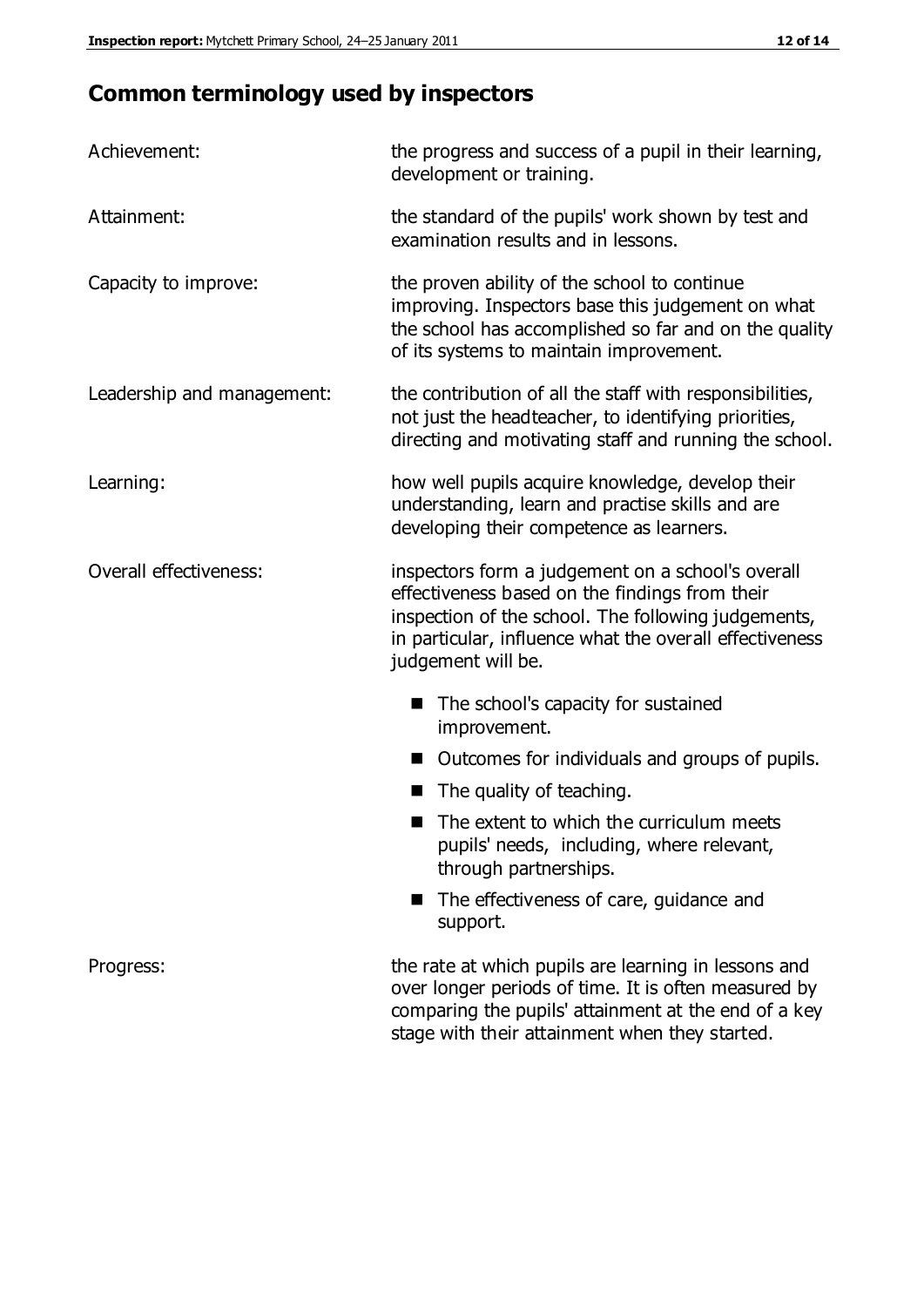#### **This letter is provided for the school, parents and carers to share with their children. It describes Ofsted's main findings from the inspection of their school.**

26 January 2011

#### Dear Pupils

#### **Inspection of Mytchett Primary School, Camberley GU16 6JB**

We enjoyed coming to see your happy school. Thank you for being so helpful during our visit. Your school provides you with a satisfactory education.

These are the best things about your school.

- You do best in mathematics.
- You are polite and friendly and enjoy coming to school.
- You feel safe and keep healthy and well done for helping to keep the school tidy.
- We agree with you when you say that teachers are kind.
- The headteacher and other senior leaders know what needs to be done to make the school better.

These are the things we have asked your school to do next to make it better.

- $\blacksquare$  Help you to check and improve your spelling and always do your best handwriting.
- Make sure that you use scientific vocabulary to explain what you have observed during investigations.
- $\blacksquare$  Help teachers to always give you work that is just right for you and to expect you to work quickly in lessons.
- Always show you through marking how you can improve your work.
- Make sure leaders check that you are all doing well enough in all subjects.

Thank you once again for telling us about your school and letting us see your work. You could all help your teachers by settling to your work quickly and always thinking about your spelling and handwriting when doing written work.

Yours sincerely

Alison Cartlidge Lead inspector